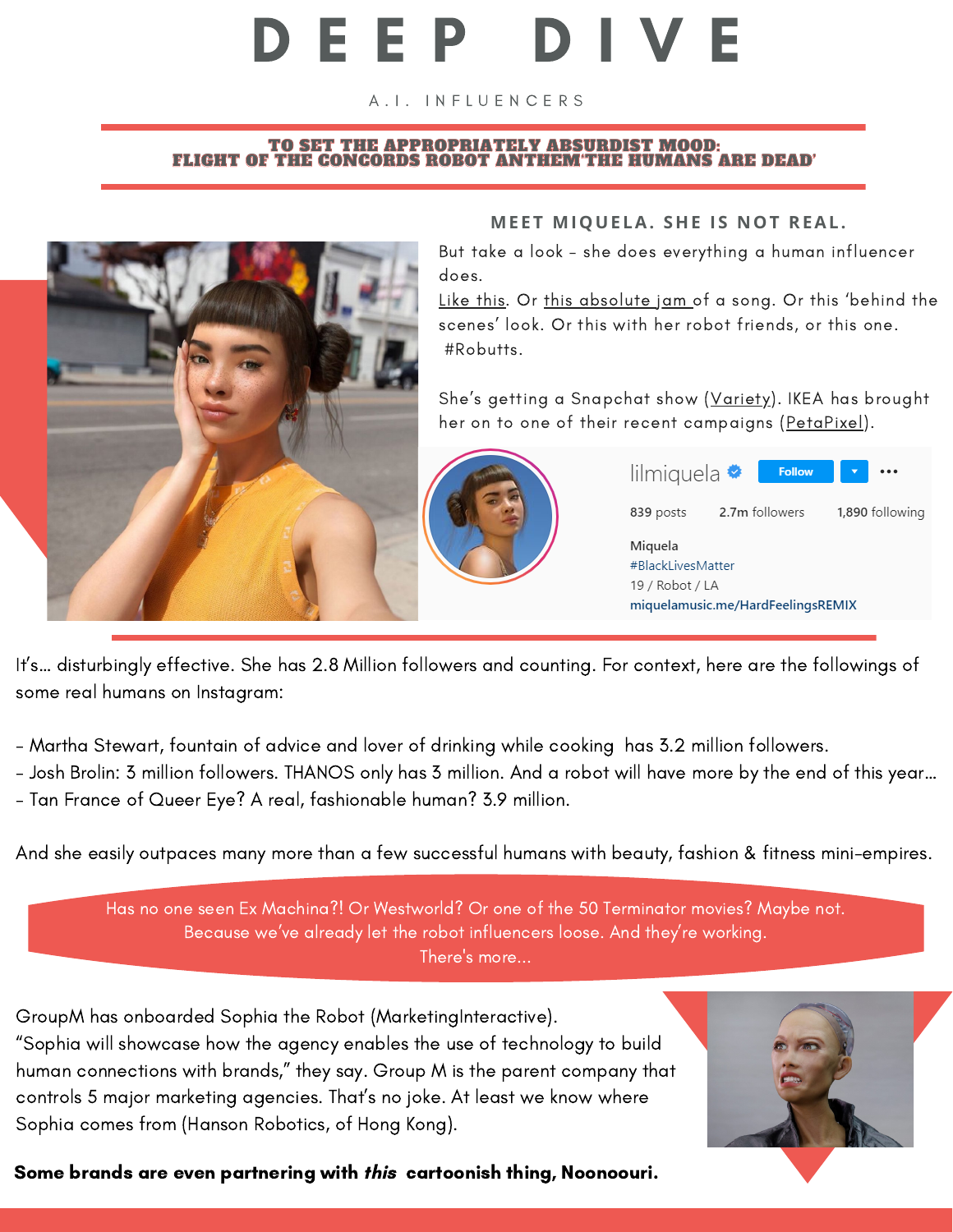

The [Verge](https://www.theverge.com/2019/1/30/18200509/ai-virtual-creators-lil-miquela-instagram-artificial-intelligence) [gets](https://www.theverge.com/2019/1/30/18200509/ai-virtual-creators-lil-miquela-instagram-artificial-intelligence) it[.](https://www.theverge.com/2019/1/30/18200509/ai-virtual-creators-lil-miquela-instagram-artificial-intelligence) [Ditto](https://www.nytimes.com/2019/06/17/business/media/miquela-virtual-influencer.html) the New York [Times](https://www.nytimes.com/2019/06/17/business/media/miquela-virtual-influencer.html). [And](https://www.vox.com/the-goods/2019/6/3/18647626/instagram-virtual-influencers-lil-miquela-ai-startups) [Vox](https://www.vox.com/the-goods/2019/6/3/18647626/instagram-virtual-influencers-lil-miquela-ai-startups). This is a new wave of marketing and it seems like we should hit pause and think for a minute.

We're not always clear where these artificial influencers are coming from, some of the organizations behind them are coming from. Want to find a perfect data gathering bot? Seems like you've been beaten to the punch.

There are jokes to be made but when I really think about it – doesn't this development seem to break down that last wall of pretend we have with marketing? We know we're being manipulated, but at least it's by a fellow flesh and blood human.

Furthermore, the algorithm is already reading us, dissecting us digitally. And now we have robots/AI coming in to further disrupt our visible online reality. Now we can be analyzed and marketed to with… zero human interaction? We're already separated by social media. Further so by social distancing these days… what happens when we have another level of separation?

What does social media become if we have robot influencers and accounts made specifically to get in your head, influencing you to see things you need. Machines made to find the most efficient way to sell to you. Another level of trickery on what you should be buying/doing/seeing/trying. Terminator influencers, to put a dramatic point on it.

### … are we sure this is good? Just because we CAN do something, SHOULD we do it?

And what do we do if it's too late?